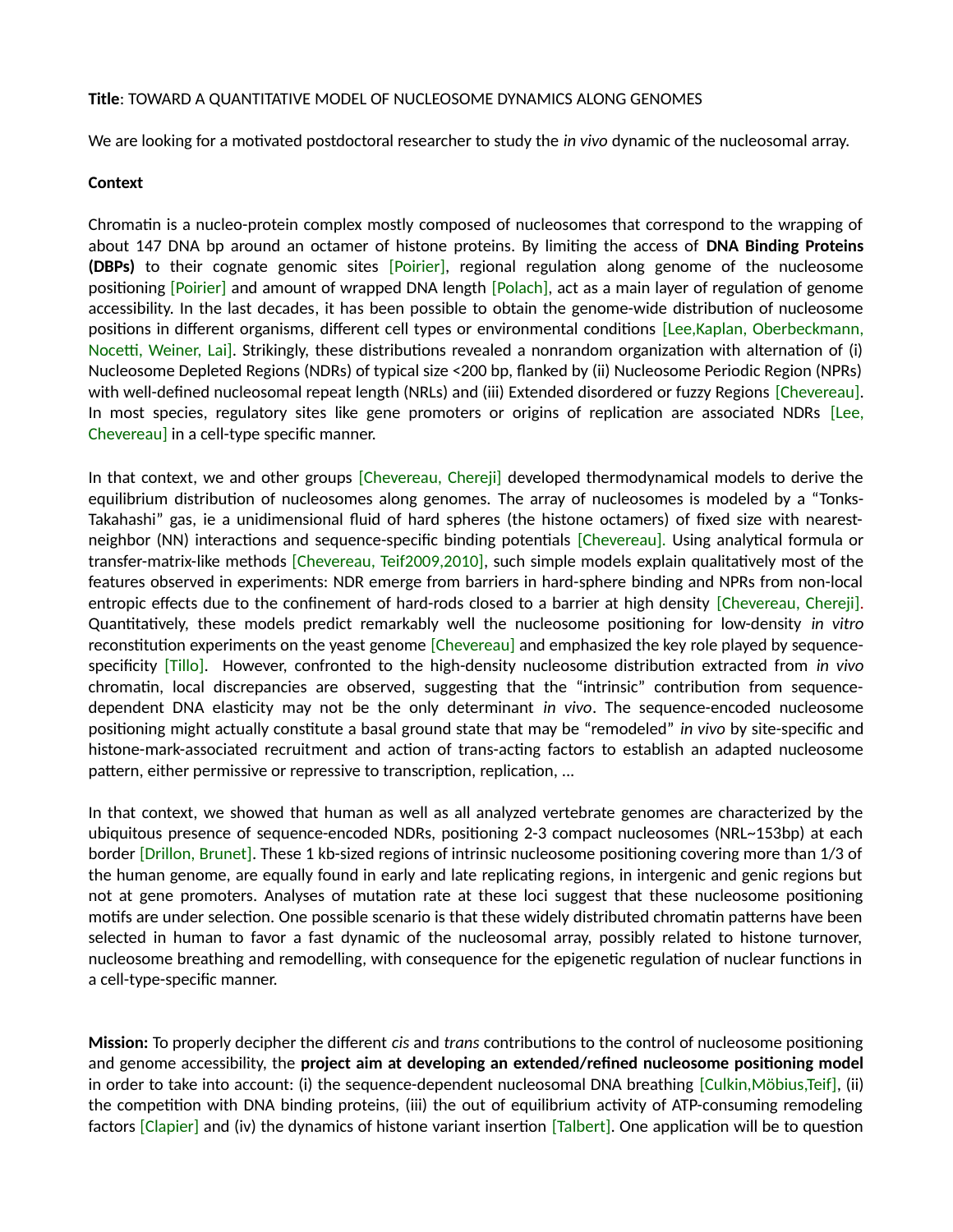the possible role of vertebrate sequence-encoded NDRs in the nucleosomal array dynamic, nucleosome breathing and histone turnover.

The successful researcher will join the Laboratoire de Physique de l'ENS de Lyon (LPENSL, CNRS UMR5672, project supervisor: C. Vaillant).

**Activity:** He/she will develop a research activity at the interface between physics and biology, investigating the usage of computational physics for modeling the dynamics of nucleosome positioning and making quantitative predictions that will be tested experimentally by collaborators. By developing kinetic Monte Carlo simulations using the Gillespie scheme [Gillespie], he/she will simulate stochastic dynamics of nucleosomal arrays along genomes: time-evolution of nucleosomes positions and wrapping length as well as time evolution of genome accessibility. He/she will simulate the relaxation dynamics of the nucleosomal array when subject to external perturbation toward its stationary / equilibrium state obtained by the equilibrium approaches that we already developed (see above). To complete the model, we will then introduce the dynamics of histone variants insertion in the kinetic Monte Carlo simulations: Histone variant insertions and eviction will be controlled by kinetic on/off rates that may depend on the genomic positions due (1) to sequence-dependent adsorption energy of the histone variant (that may differ from the canonical one) and (2) to the site-specific recruitment of specialized histone chaperones (sequence dependent modulation of the local chemical potential). As above, we will derive the time-evolution of nucleosomal array organization along with the time evolution of histone variant insertion distribution. For extracting the parameters of the model (on/off rates), he/she will develop inference scheme s from the comparison of the simulations with experimental epigenomic data (nucleosome positioning, accessibility, chip-seq for TFs, Chaperones, Histone variants…) obtained by collaborators or other groups.

**Knowhow:** The candidate should have have skills in some of the following areas: Statistical & Computatinal Physics, Bipphysics, Data science. Demonstrated interest for biology and genomics. Knowledge of chromatin and nucleosome dynamics will be appreciated. Willingness to work in an interdisciplinary context.

**Work context:** The researcher will be part of the project funded by Agence National de la Recherche (ANR "CHROMAGNON", scientific coordinator: B. Audit) on "Chromatin and Genome evolution". It is a collaborative project between the host team at LPENSL (Benjamin Audit, Cédric Vaillant), the IGFL-EVOL team (IGFL, ENS Lyon, CNRS, project supervisor and team leader: JN Volff) and the IGFL-EPIG team (IGFL, ENS Lyon, CNRS, project supervisor and team leader: Kiran Padmanabhan). The researcher will benefit from the rich and stimulating scientific environment of ENS de Lyon, including the access to the knowhow and computing resources of Centre Blaise Pascal (CBP) and Pôle Scientifique de Modélisation Numérique of ENS de Lyon (PSMN) ().

**Communication:** Further inquiry should be send to Cédric Vaillant (cedric.vaillant @ens-lyon.fr).

**Remuneration**: Monthly gross salary will range from 2600 to 4000 euros depending on experience

## **References:**

[Brunet] Brunet et al. *Biophys J.* **114**: 2308-2316 (2018). [Chereji] Chereji et al. *PNAS* **111:** 5236-5241 (2014) [Chevereau] Chevereau, Arneodo & **Vaillant**. *Front Life Sci* **5**: 28–68 (2011). [Clapier] Clapier et al. Mol. Cell Biol. **18**:407 (2017). [Culkin] Culkin et al*., Eur Phys J E Soft Matter.* **40**: 106 (2017). [Drillon] Drillon et al. *BMC Genomics* **17**: 526 (2016) doi: 10.1186/s12864-016-2880-2. [Gillespie] Gillespie J Phys Chem **81**:2340–2361 (1977). [Kaplan] Kaplan et al., Nature **458**:362 (2009). [Lai] Lai & Pugh. *Nat Rev Mol Cell Biol* **18**: 548-562 (2017); Lai et al., Nature **562**: 281 (2018) [Lee] Lee et al., Nat Genet **39:** 1235–1244 (2007).